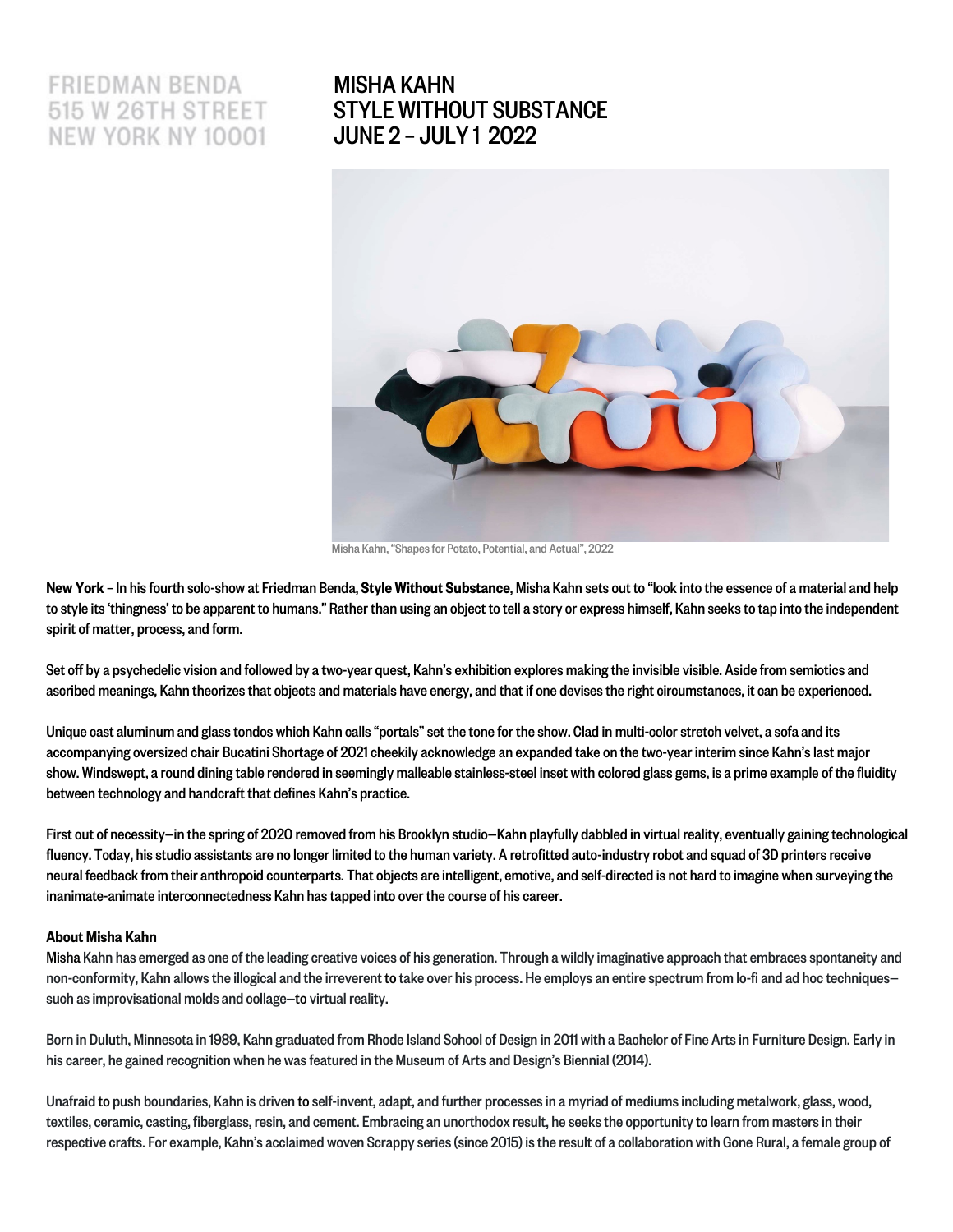traditional weavers based in Eswatini. He has also produced several woven tapestries and rugs with Stephens Tapestry Studio of South Africa. Other meaningful practitioners whom Kahn has worked with include artist Alma Allen's studio in Mexico, glass sculptor Deborah Czeresko in Brooklyn, and the famed late Italian jewelry designer GianCarlo Montebello.

In April 2022 Museum Villa Stuck will host Kahn's first institutional solo show titled [Wobble Moon: Objects from the Capricious Age](https://www.friedmanbenda.com/exhibitions/misha-kahn-under-the-wobble-moon-objects-from-the-capricious-age/). His work has been exhibited internationally and is in the permanent collection of museums such as the Corning Museum of Glass, NY; Dallas Museum of Art, Dallas, TX; Museum of Fine Arts, Houston, TX and Speed Museum of Art, Louisville, KY. Kahn lives and works in Brooklyn, NY.

### About Friedman Benda

Friedman Benda identifies and advances key narratives that intersect contemporary design, craft, architecture, fine art, and cutting-edge technological research. The gallery promotes synthesis between leading creative thinkers and makers by creating opportunities to advance new connections within the global design community. Friedman Benda is committed to a critical view of design history. We aim to expand the design dialogue from its established sources, exploring perspectives that have previously been marginalized. Spanning five continents and four generations, Friedman Benda represents a roster of seminal established and emerging designers, as well as historically significant estates. With locations in New York and Los Angeles, the gallery's exhibitions, publications and collaborations with institutions have played a vital role in the development of the contemporary design market and scholarship since 2007. For further information please visit www.friedmanbenda.com and the gallery's Instagram @friedman\_benda and [YouTube channel.](https://www.youtube.com/c/FriedmanBenda/videos)

###

Media Contacts: Blue Medium, Inc. Michelle DiLello michelle@bluemedium.com T: +1 (212) 675-1800

Friedman Benda Carole Hochman carole@friedmanbenda.com T: +1 (212) 239-8700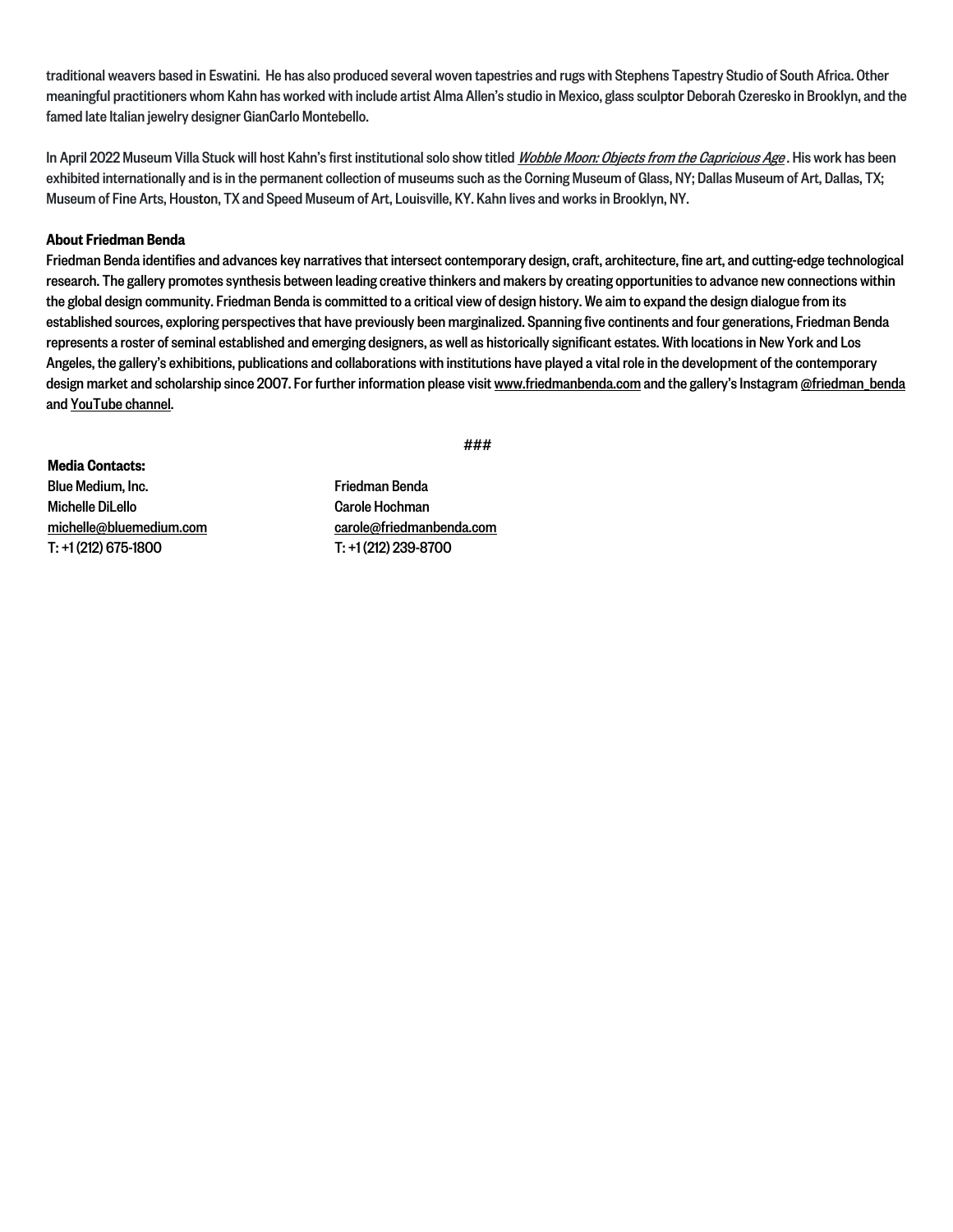# **FRIEDMAN BENDA** 515 W 26TH STREET NEW YORK NY 10001 +1 212 239 8700 WWW.FRIEDMANBENDA.COM

# **Misha Kahn: Style Without Substance**

Friedman Benda, New York, NY June 2 - July 1, 2022

# **Misha Kahn [American, b. 1989]**

*A Little of This and a Little of That*, 2022 Ceramic 36 x 48 x 20.25 inches 91 x 122 x 51 cm





**Misha Kahn [American, b. 1989]** *Aura Stool*, 2021

Aluminum 18.75 x 15.5 x 15 inches 48 x 39 x 38 cm Edition of 8



#### **Misha Kahn [American, b. 1989]** *Bucatini Shortage of 2021*, 2021 Fabric, foam, steel, bronze 44 x 48 x 51 inches 112 x 122 x 130 cm

**Misha Kahn [American, b. 1989]** *Billionaire Space Race*, 2022 Aluminum, stainless-steel 15 x 72.5 x 47.25 inches 38 x 184 x 120 cm Edition of 5

**Misha Kahn [American, b. 1989]** *Conched out High Pony*, 2022 Plastic, paint 17.5 x 15.5 x 12 inches 45 x 39 x 31 cm

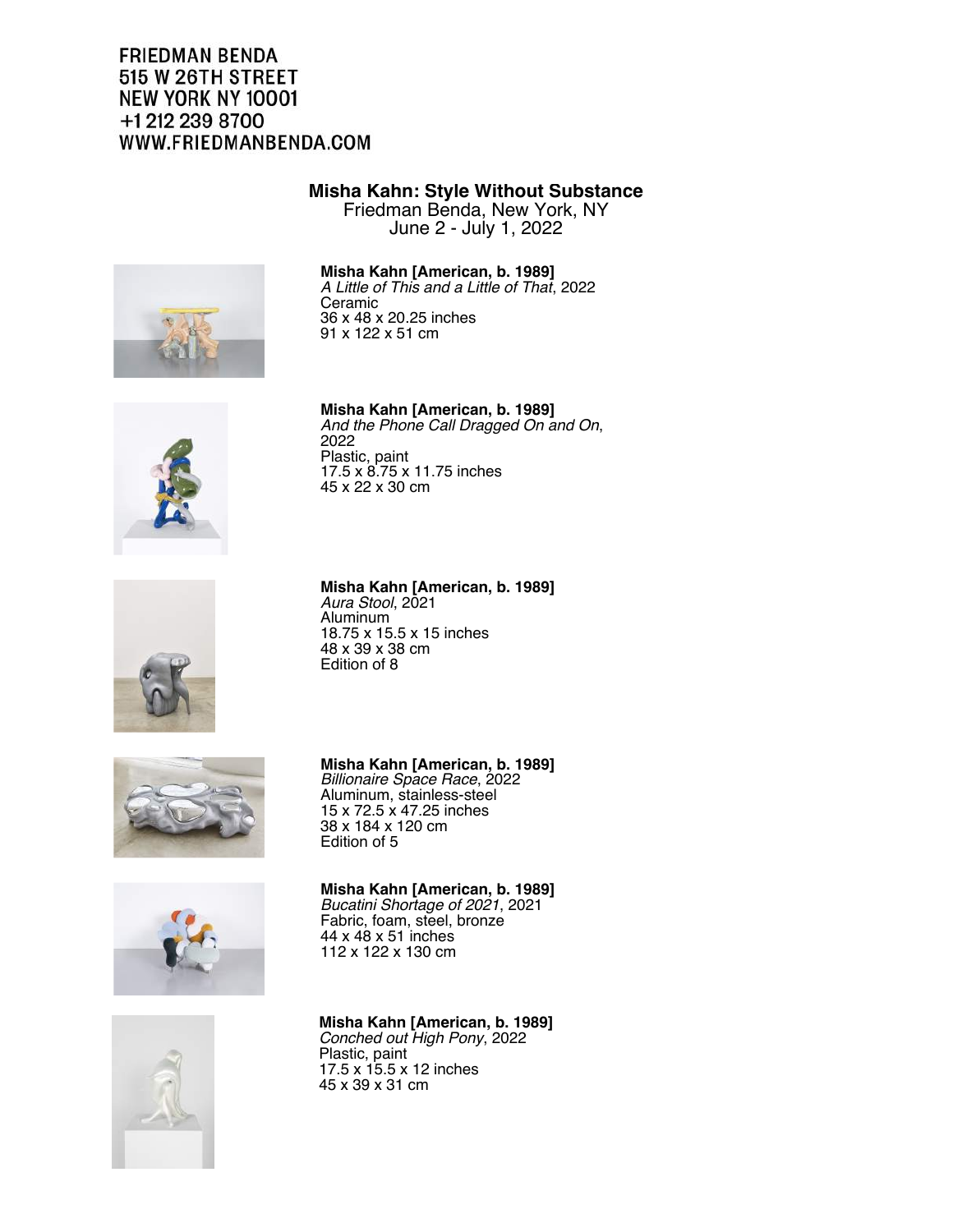







### **Misha Kahn [American, b. 1989]**

*Digital Echinoderm*, 2022 Plastic, paint 20.25 x 19.5 x 17.5 inches 51 x 50 x 45 cm

**Misha Kahn [American, b. 1989]** *Edible Flowers and Forked Tongues (Brunch)*, 2022 Technogel, plastic 26 x 20 x 13 inches 66 x 51 x 33 cm Edition of 4, 2 AP

**Misha Kahn [American, b. 1989]** *Filler Queen*, 2022 Technogel, plastic 16 x 12 x 9 inches 41 x 31 x 23 cm Edition of 4, 2 AP

# **Misha Kahn [American, b. 1989]**

*For Those Who Float*, 2022 Plastic, paint 25 x 60 x 35 inches 64 x 155 x 89 cm



## **Misha Kahn [American, b. 1989]**

*Fruit Snacks on the Dash*, 2020 Technogel, plastic 32 x 20 x 27 inches 81 x 51 x 69 cm



# **Misha Kahn [American, b. 1989]**

*Glancing Blows, EA1*, 2022 Ceramic, chrome 52.5 x 42.5 x 13 inches 135 x 108 x 33 cm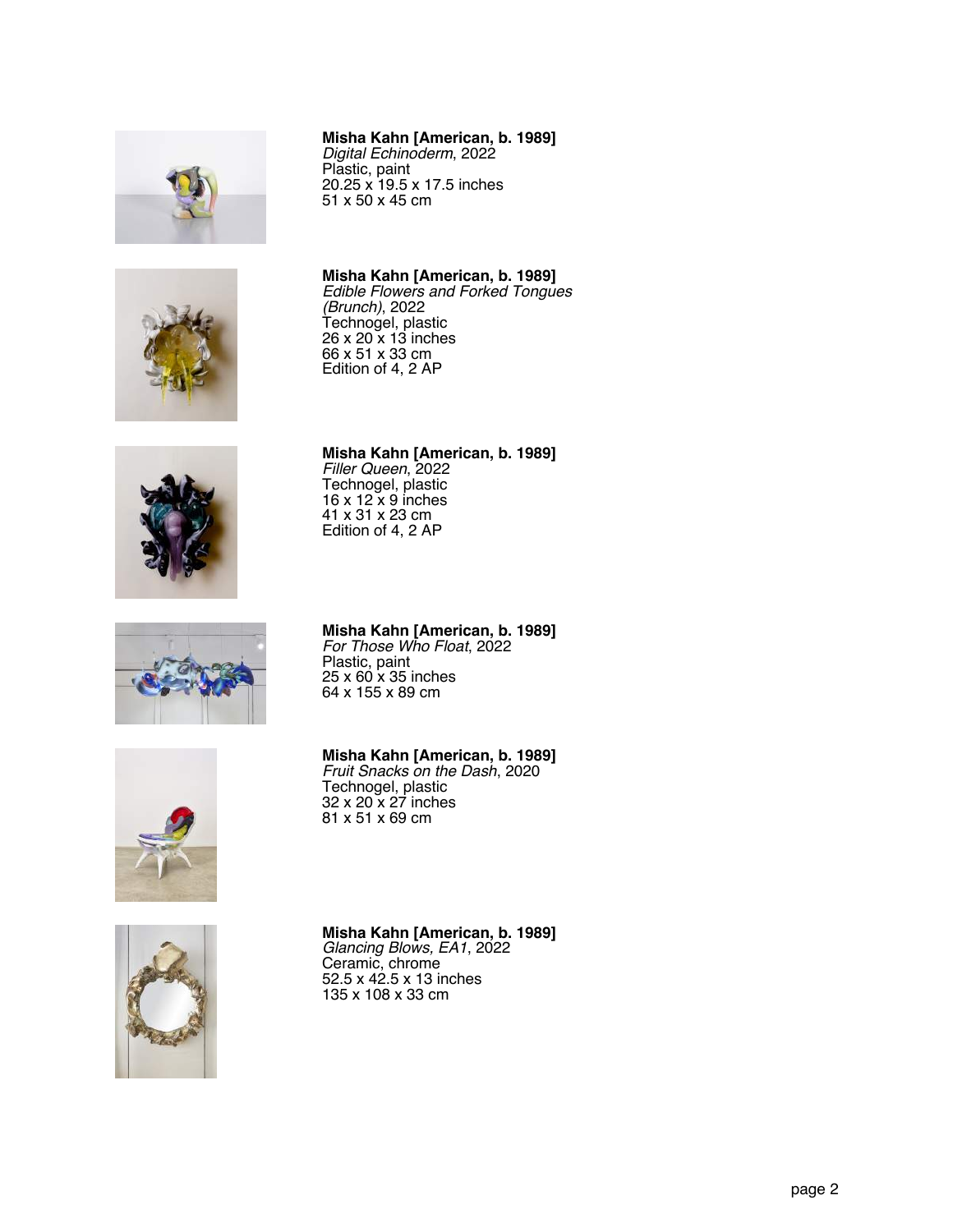

#### **Misha Kahn [American, b. 1989]** *Illegible Memo*, 2022 Plastic, paint 66.5 x 26.75 x 24.5 inches 169 x 68 x 62 cm

**Misha Kahn [American, b. 1989]** *Limax Cinereoniger's House Not Yours*,

2022

Technogel, plastic 15 x 9 x 9 inches 38 x 23 x 23 cm Edition of 4





**Misha Kahn [American, b. 1989]** *Occupying the Margins of the Page*, 2022 Plastic, paint 69 x 20 x 18 inches 175 x 51 x 46 cm

**Misha Kahn [American, b. 1989]** *Ogré*, 2022 Ceramic, grout, epoxy, fiberglass, foam 47.5 x 77 x 43.5 inches 121 x 196 x 111 cm





48.5 x 48.5 x 5 inches 123 x 123 x 13 cm

**Misha Kahn [American, b. 1989]**

*Portal: The Crawl*, 2022 Stainless steel, glass

**Misha Kahn [American, b. 1989]** *Portal: The Drop*, 2022 Stainless steel, glass 48.5 x 48.5 x 5 inches 123 x 123 x 13 cm